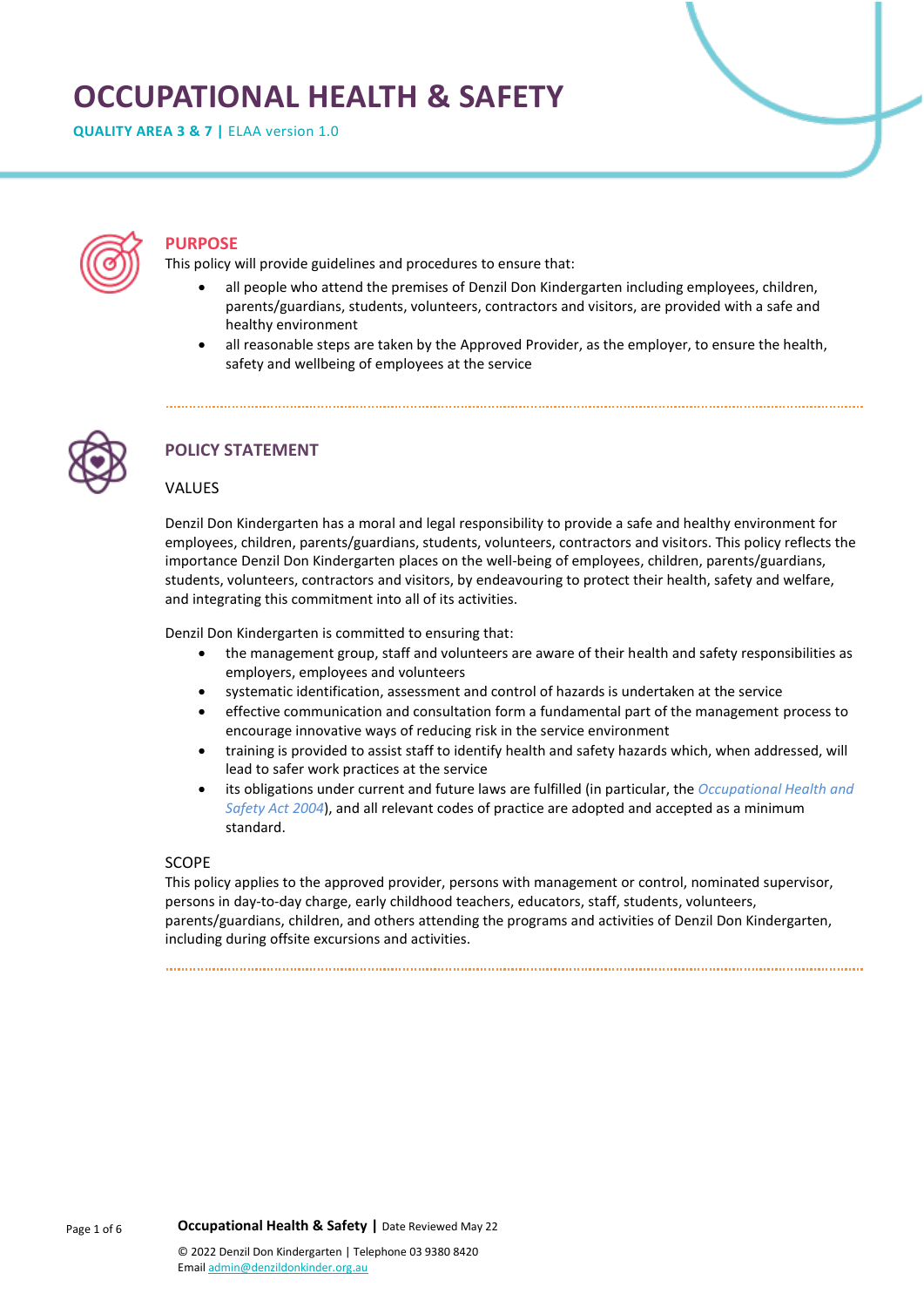| <b>RESPONSIBILITIES</b>                                                                                                                                                                                                                                                                                                                                                                                                                                                                                                                                                                                                                                                                                                                              | with management or control<br>Approved provider and persons | persons in day-to-day charge<br>Nominated supervisor and | educators and all other staff<br>Early childhood teachers, | Parents/guardians | students<br>Contractors, volunteers and |
|------------------------------------------------------------------------------------------------------------------------------------------------------------------------------------------------------------------------------------------------------------------------------------------------------------------------------------------------------------------------------------------------------------------------------------------------------------------------------------------------------------------------------------------------------------------------------------------------------------------------------------------------------------------------------------------------------------------------------------------------------|-------------------------------------------------------------|----------------------------------------------------------|------------------------------------------------------------|-------------------|-----------------------------------------|
|                                                                                                                                                                                                                                                                                                                                                                                                                                                                                                                                                                                                                                                                                                                                                      |                                                             |                                                          |                                                            |                   |                                         |
| R indicates legislation requirement, and should not be deleted                                                                                                                                                                                                                                                                                                                                                                                                                                                                                                                                                                                                                                                                                       |                                                             |                                                          |                                                            |                   |                                         |
| Providing and maintaining a work environment that is safe and<br>without risks to health (OHS Act: Section 21). This includes:<br>ensuring there are safe systems of work<br>ensuring all plant and equipment provided for use by<br>٠<br>staff, including machinery, appliances and tools etc., are<br>safe and meet relevant safety standards<br>ensuring substances, and plant and equipment, are<br>٠<br>used, handled, and stored safely<br>providing material safety data sheets for all chemicals<br>kept and/or used at the service<br>providing adequate welfare facilities e.g. first aid and<br>dining facilities<br>providing appropriate information, instruction, training<br>and supervision for employees.                           | R                                                           |                                                          |                                                            |                   |                                         |
| Note: This duty of care is owed to all employees, children,<br>parents/guardians, volunteers, students, contractors and<br>any members of the public who are at the serive at any time                                                                                                                                                                                                                                                                                                                                                                                                                                                                                                                                                               |                                                             |                                                          |                                                            |                   |                                         |
| Ensuring there is a thorough risk management approach to the<br>management of workplace hazards. This includes ensuring:<br>hazards and risks to health and safety are identified,<br>assessed and eliminated or, if elimination is not<br>possible, effectively controlled<br>measures are taken to eliminate/control hazards and<br>risks to health and safety are monitored and evaluated<br>regularly<br>Organising/facilitating regular safety audits of the following:<br>indoor and outdoor environments<br>all equipment, including emergency equipment<br>play and fixed equipment in outdoor environments<br>cleaning services<br>horticultural maintenance<br>pest control<br>Ensuring that all cupboards/rooms are labelled accordingly, | R                                                           | $\sqrt{ }$                                               |                                                            |                   |                                         |
| including those that contain chemicals and first aid kits, and that<br>child-proof locks are installed on doors and cupboards where<br>contents may be harmful                                                                                                                                                                                                                                                                                                                                                                                                                                                                                                                                                                                       | R                                                           | $\sqrt{}$                                                |                                                            |                   |                                         |
| Ensuring the physical environment at the service is safe, secure<br>and free from hazards for everyone at the service (refer to Child<br>Safe Environment Policy)                                                                                                                                                                                                                                                                                                                                                                                                                                                                                                                                                                                    | $\mathbf R$                                                 | $\sqrt{ }$                                               | $\sqrt{}$                                                  |                   |                                         |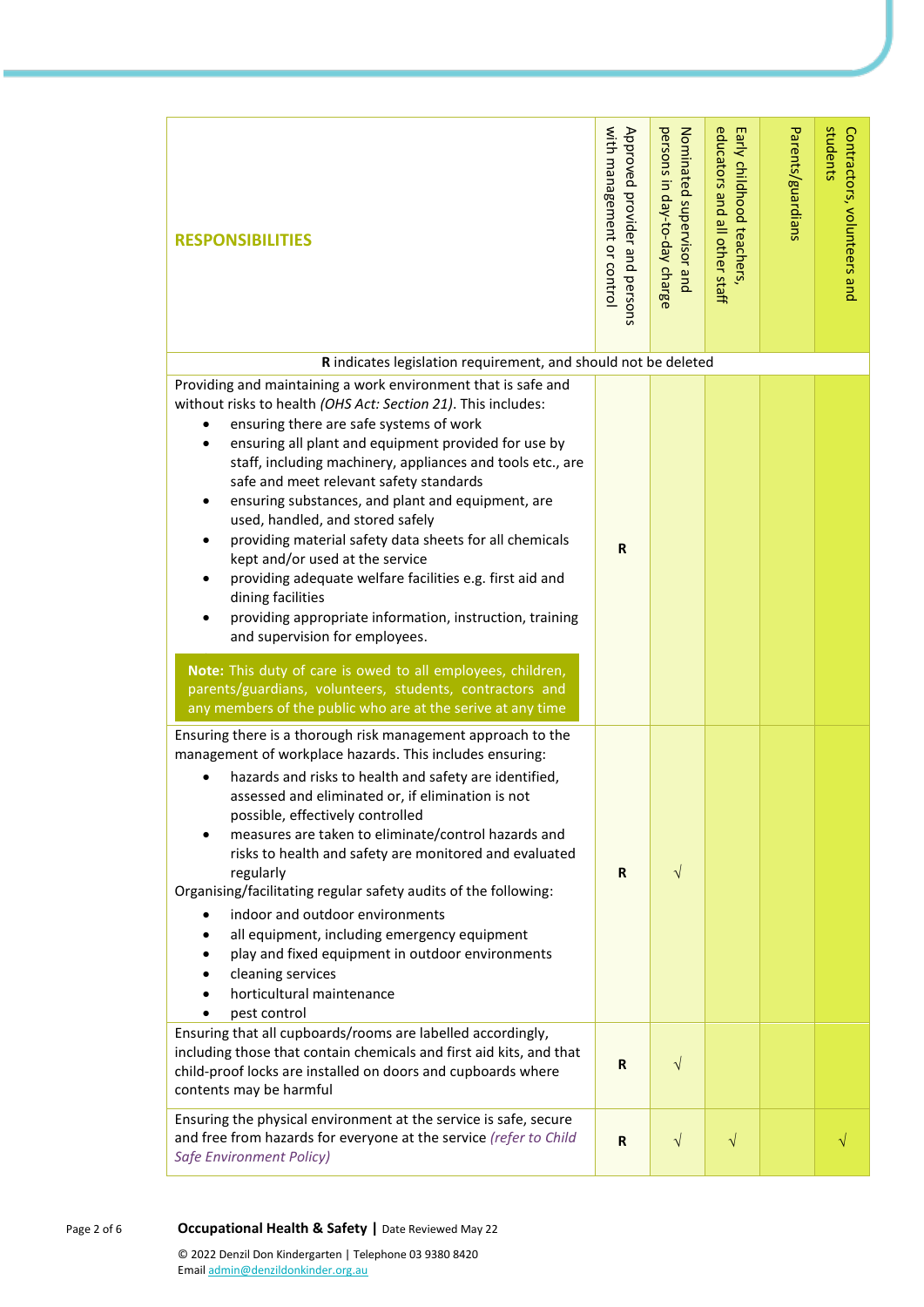| Ensuring that all equipment and materials used at the service<br>meet relevant safety standards                                                                                                                                                                                  | R            | $\sqrt{}$ | $\sqrt{}$ |           | $\sqrt{}$  |
|----------------------------------------------------------------------------------------------------------------------------------------------------------------------------------------------------------------------------------------------------------------------------------|--------------|-----------|-----------|-----------|------------|
| Ensuring that all plant, equipment and furniture are maintained<br>in a safe condition (Regulation 103)                                                                                                                                                                          | R            | $\sqrt{}$ | $\sqrt{}$ |           | $\sqrt{}$  |
| Maintaining a clean environment daily, and removing<br>tripping/slipping hazards as soon as these become apparent                                                                                                                                                                | $\mathsf R$  | $\sqrt{}$ | $\sqrt{}$ |           | $\sqrt{ }$ |
| Ensuring the service is up to date with current legislation on child<br>restraints in vehicles if transporting children (refer to Road Safety<br>and Safe Transport Policy)                                                                                                      | $\mathbf R$  | $\sqrt{}$ |           |           |            |
| Monitoring the conditions of the workplace and the health of<br>employees (OHS Act: Section 22)                                                                                                                                                                                  | R            | $\sqrt{}$ | $\sqrt{}$ |           | $\sqrt{}$  |
| Taking care of their own safety and the safety of others who may<br>be affected by their actions                                                                                                                                                                                 | $\mathbf R$  | $\sqrt{}$ | $\sqrt{}$ |           | V          |
| Involving children in conversations regarding OHS and<br>incorporating OHS into the curriculum.                                                                                                                                                                                  |              | $\sqrt{}$ | $\sqrt{}$ |           | V          |
| Protecting other individuals from risks arising from the service's<br>activities, including holding a fete or a working bee, or any<br>activity that is ancillary to the operation of the service e.g.<br>contractors cleaning the premises after hours (OHS Act: Section<br>23) | $\mathbf R$  | $\sqrt{}$ | $\sqrt{}$ |           | V          |
| Providing adequate instruction to staff in safe working<br>procedures, and informing them of known hazards to their<br>health and wellbeing that are associated with the work that they<br>perform at the service                                                                | R            | $\sqrt{}$ | $\sqrt{}$ |           |            |
| Developing procedures to guide the safe use of harmful<br>substances, such as chemicals, in the workplace                                                                                                                                                                        | $\mathbf R$  | $\sqrt{}$ |           |           |            |
| Ensuring that OHS accountability is included in all position<br>descriptions                                                                                                                                                                                                     | $\mathbf R$  | $\sqrt{}$ |           |           |            |
| Ensuring this policy is available to employees, parents/guardians,<br>students, volunteers, and contractors                                                                                                                                                                      | $\mathbf R$  | $\sqrt{}$ |           |           |            |
| Allocating adequate resources to implement this policy                                                                                                                                                                                                                           | $\mathsf{R}$ | $\sqrt{}$ |           |           |            |
| Implementing/practicing emergency and evacuation procedures<br>(refer to Emergency and Evacuation Policy)                                                                                                                                                                        | $\mathbf R$  | $\sqrt{}$ | $\sqrt{}$ |           | $\sqrt{}$  |
| Implementing and reviewing this policy in consultation with the<br>nominated supervisor, educators, staff, contractors and<br>parents/guardians                                                                                                                                  | $\mathbf R$  | $\sqrt{}$ | $\sqrt{}$ | $\sqrt{}$ |            |
| Identifying and providing appropriate resources, induction and<br>training to assist educators, staff, contractors, visitors,<br>volunteers and students to implement this policy                                                                                                | $\mathbf R$  | $\sqrt{}$ |           |           |            |
| Ensuring the nominated supervisor, educators, staff, contractors,<br>volunteers and students are kept informed of any relevant<br>changes in legislation and practices in relation to this policy                                                                                | $\mathbf R$  |           |           |           |            |
| Appropriate consultation with employees on OHS matters<br>including:<br>identification of hazards<br>making decisions on how to manage and control health<br>and safety risks                                                                                                    | R            | $\sqrt{}$ |           |           |            |
| Occupational Health & Safety   Date Reviewed May 22<br>© 2022 Denzil Don Kindergarten   Telephone 03 9380 8420<br>Email admin@denzildonkinder.org.au                                                                                                                             |              |           |           |           |            |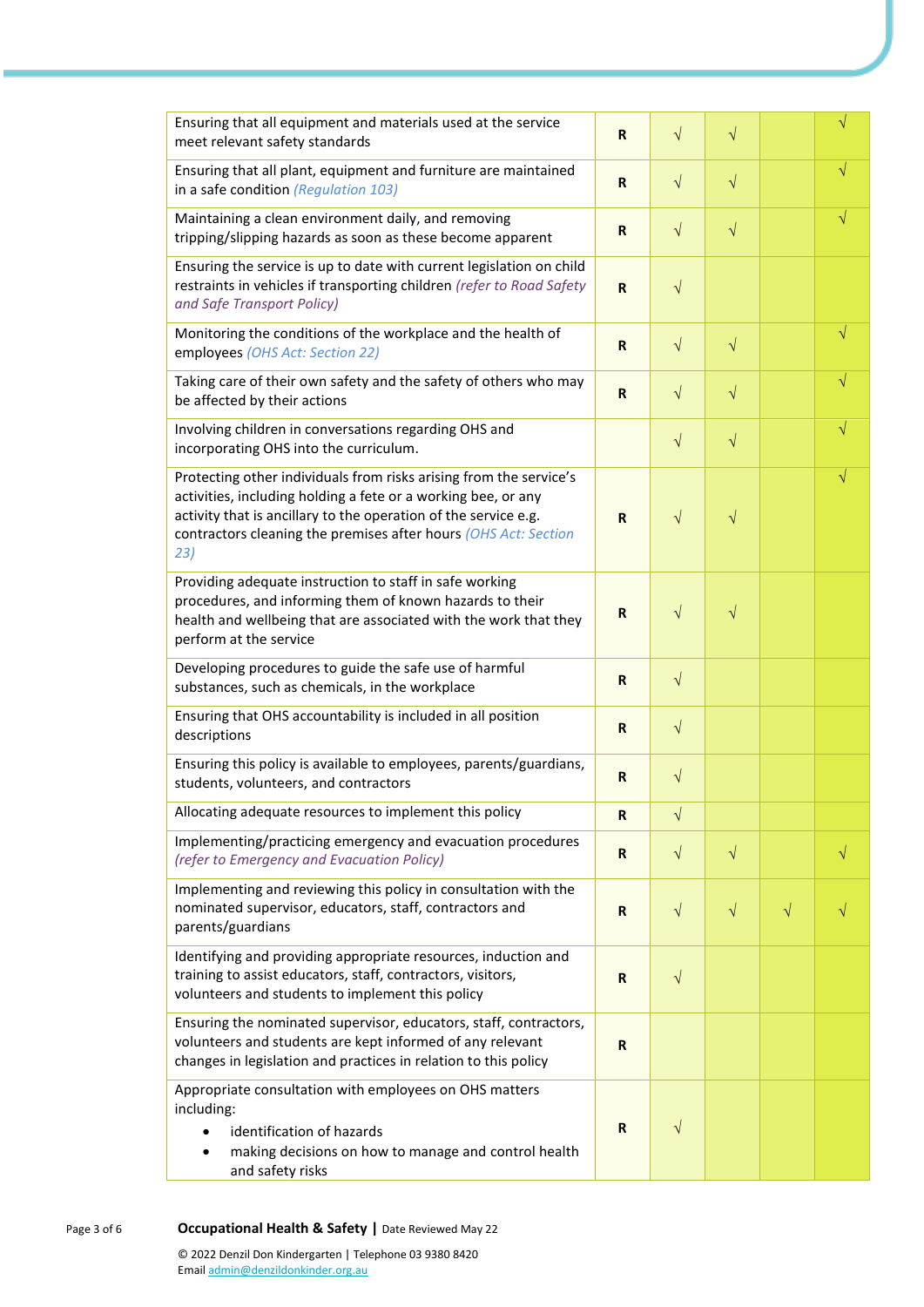| decisions on health and safety procedures<br>establishing an OHS committee including determining<br>membership of the committee<br>proposed changes at the service that may impact health<br>and safety<br>establishing health and safety committees |             |            |   |   |
|------------------------------------------------------------------------------------------------------------------------------------------------------------------------------------------------------------------------------------------------------|-------------|------------|---|---|
| Notifying WorkSafe Victoria about serious workplace incidents,<br>and preserving the site of an incident (OHS Act: Sections 38-39)                                                                                                                   | $\mathbf R$ | $\sqrt{ }$ |   |   |
| Holding appropriate licenses, registrations and permits, where<br>required by the OHS Act                                                                                                                                                            | R           | $\sqrt{ }$ |   |   |
| Attempting to resolve OHS issues with employees or their<br>representatives within a reasonable time frame                                                                                                                                           | $\mathbf R$ | $\sqrt{}$  |   |   |
| Not discriminating against employees who are involved in health<br>and safety negotiations                                                                                                                                                           | $\mathbf R$ | $\sqrt{ }$ |   |   |
| Allowing access to an authorised representative of a staff<br>member who is acting within their powers under the OHS Act                                                                                                                             | $\mathbf R$ | $\sqrt{}$  |   |   |
| Producing OHS documentation as required by inspectors and<br>answering any questions that an inspector asks                                                                                                                                          | R           | $\sqrt{ }$ |   |   |
| Not obstructing, misleading or intimidating an inspector who is<br>performing their duties.                                                                                                                                                          | $\mathbf R$ | $\sqrt{}$  |   |   |
| Ensuring that all educators/staff are aware of this policy, and are<br>supported to implement it at the service                                                                                                                                      | $\mathbf R$ | $\sqrt{}$  |   |   |
| Keeping up to date and complying with any relevant changes in<br>legislation and practices in relation to this policy.                                                                                                                               | R           | $\sqrt{}$  | V | V |



# **BACKGROUND AND LEGISLATION**

# BACKGROUND

Everyone involved in early childhood education and care service has a role to play in ensuring the service's operations are safe and without risk to the health and safety of all parties. In Victoria, health and safety in the workplace is governed by a system of laws, regulations and compliance codes that set out the responsibilities of employers and employees to ensure safety is maintained at work.

The *Occupational Health and Safety Act 2004 (OHS Act)* sets out the key principles, duties and rights in relation to workplace health and safety. The *Occupational Health and Safety Regulations 2017* specifies the ways duties imposed by the *OHS Act* must be undertaken and prescribes procedural/administrative matters to support the *OHS Act*, such as requiring licenses for specific activities, or the need to keep records or notify authorities on certain matters.

The legal duties of an employer under the *OHS Act* are:

- to provide and maintain a workplace that is safe and without risk to the health of employees. This responsibility extends to contractors for routine tasks over which the employer has management. For contractors completing non-routine tasks, the employer must ensure that the service's daily operations and layout do not pose unreasonable risks
- to ensure other individuals, such as families and visitors, are not exposed to health and safety risks arising from the organisation's activities
- to consult with employees about OHS matters that will, or will likely, affect employees directly, including identifying hazards and assessing risks, and making decisions about risk control measures.

The *OHS Act* places the responsibility on employees for:

• taking care of their own safety and the safety of others who may be affected by their actions

Page 4 of 6 **Occupational Health & Safety |** Date Reviewed May 22 © 2022 Denzil Don Kindergarten | Telephone 03 9380 8420 Emai[l admin@denzildonkinder.org.au](mailto:admin@denzildonkinder.org.au)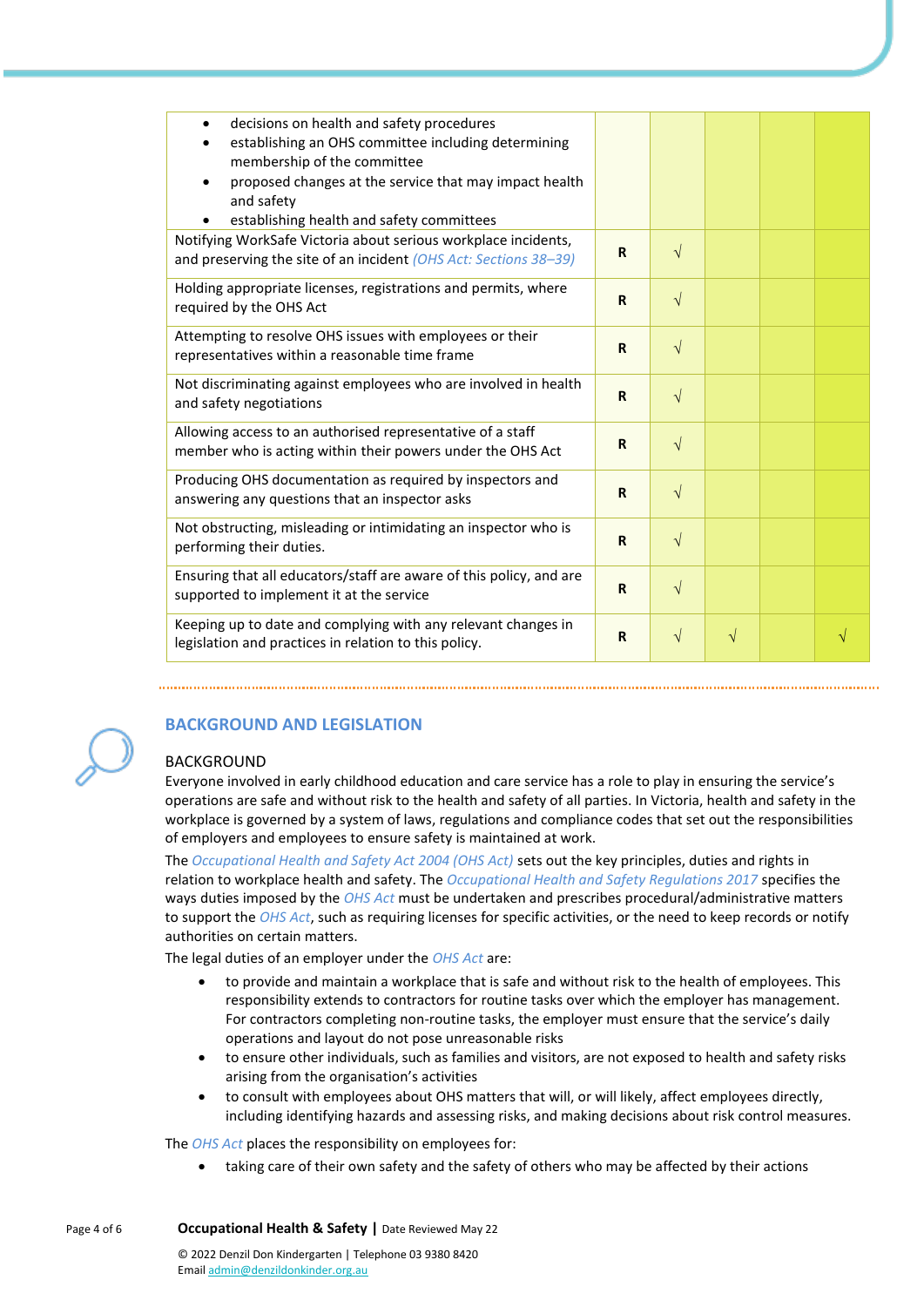- co-operating with reasonable OHS actions taken by the employer, including following guidelines, attending OHS-related training, reporting incidents, cooperating with OHS investigations, encouraging good OHS practice with fellow employees and others at the service, and assisting the employer with conducting OHS inspections during operating hours
- not interfering with safety equipment provided at the service, such as fire extinguishers

#### LEGISLATION AND STANDARDS

Relevant legislation and standards include but are not limited to:

- Accident Compensation Act 1985 (Vic)
- AS/NZS 4804:2001 and 4801:2001 Occupational health and safety systems
- Education and Care Services National Law Act 2010
- Education and Care Services National Regulations 2011
- National Quality Standard, Quality Area 2: Children's Health and Safety
- National Quality Standard, Quality Area 3: Physical Environment
- National Quality Standard, Quality Area 7: Governance and Leadership
- Occupational Health and Safety Act 2004
- Occupational Health and Safety Regulations 2017

The most current amendments to listed legislation can be found at:

- Victorian Legislation Victorian Law Today: [www.legislation.vic.gov.au](http://www.legislation.vic.gov.au/)
- Commonwealth Legislation Federal Register of Legislation: [www.legislation.gov.au](http://www.legislation.gov.au/)

# **DEFINITIONS**

The terms defined in this section relate specifically to this policy. For regularly used terms e.g. Approved Provider, Nominated Supervisor, Notifiable complaints, Serious incidents, Duty of care, etc. refer to the Definitions file on the kindergarten website.

**Duty of care:** the responsibilities of organisations to provide people with an adequate level of protection against harm and all reasonable foreseeable risk of injury. In the context of this policy, the duty of care refers to the responsibility of education and care services to provide children, educators, staff, students, volunteers, contractors and anyone visiting the service with an adequate level of care and protection against reasonable foreseeable harm and injury.

**Hazard:** the potential to cause death, injury, illness or disease.

**Hazard identification:** the process of identifying all foreseeable hazards in the workplace and understanding the possible harm that each hazard may cause.

**Hazard management:** the structured process of hazard identification, risk assessment and control, aimed at providing safe and healthy conditions for employees, contractors and visitors while on the premises of Denzil Don Kindergarten or while engaged in activities endorsed by Denzil Don Kindergarten

**Harm:** includes death, injury, illness (physical or psychological) or disease that may be suffered by a person as a consequence of exposure to a hazard.

**Material safety data sheet:** provides guidance and safety procedures for working with toxic or dangerous materials. The datasheet includes all relevant information about the material such as physical properties (e.g. melting/boiling point, toxicity and reactivity), health effects, first aid requirements and safe handling procedures (e.g. personal protective equipment, safe storage/disposal and management of spills).

**OHS Committee:** a committee that facilitates cooperation between an employer and employees in instigating, developing and carrying out measures designed to ensure the health and safety of employees in the workplace.

**Risk:** the likelihood that a hazard will cause harm to individuals.

**Risk assessment:** the process of developing knowledge/understanding about hazards and risks so that sound decisions can be made about the control of hazards. Risk assessments assist in determining:

Emai[l admin@denzildonkinder.org.au](mailto:admin@denzildonkinder.org.au)